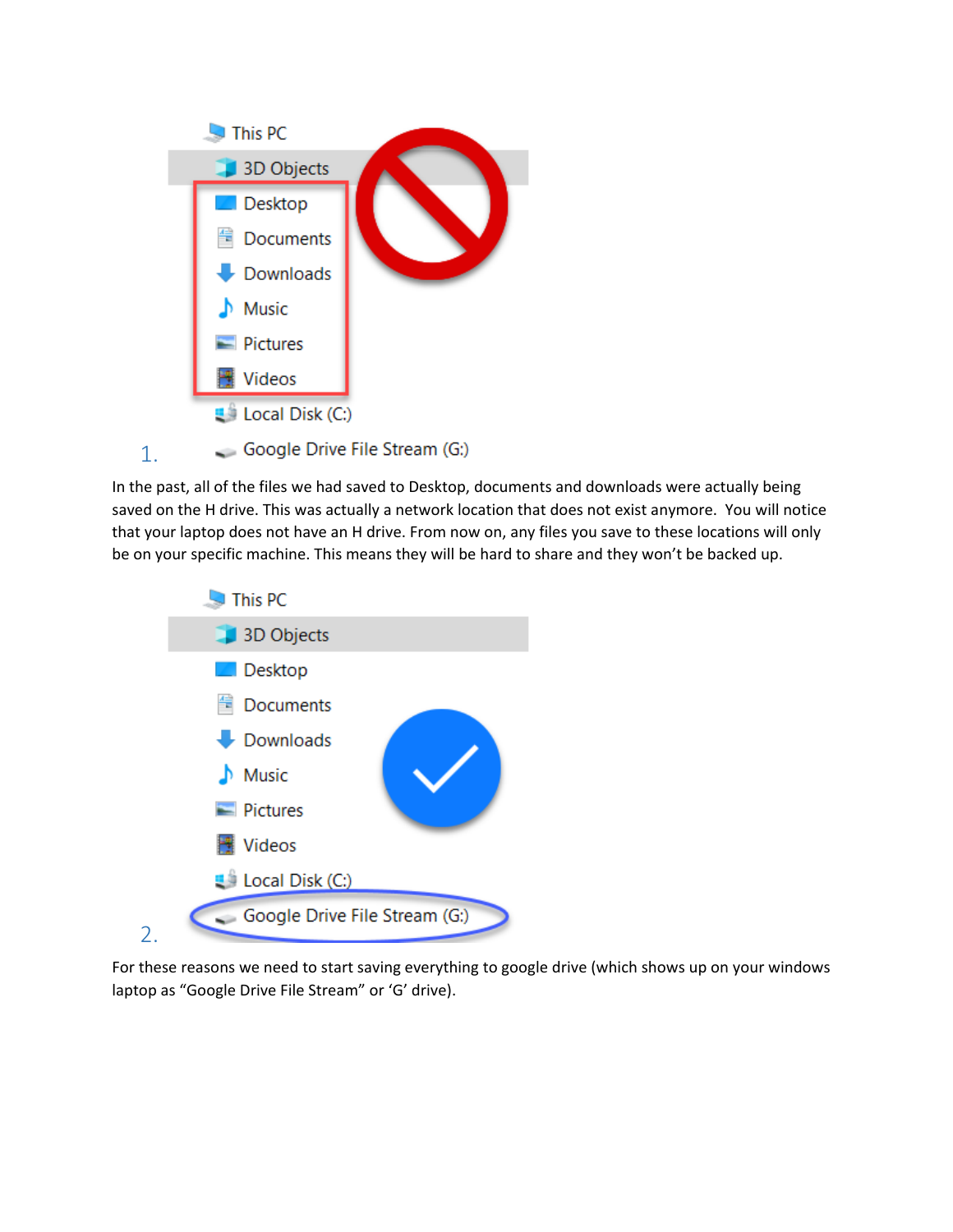|                                                                                                                                                                                                                                                     |                                                                       | Manage                | Google Drive File Stream (G:)                 |                         |
|-----------------------------------------------------------------------------------------------------------------------------------------------------------------------------------------------------------------------------------------------------|-----------------------------------------------------------------------|-----------------------|-----------------------------------------------|-------------------------|
| File<br>Home                                                                                                                                                                                                                                        | Share<br>View                                                         | <b>Drive Tools</b>    |                                               |                         |
| Pin to Quick<br>Copy<br>access                                                                                                                                                                                                                      | & Cut<br>W- Copy path<br>Paste<br>न्नि<br>Paste shortcut<br>Clipboard | Move<br>$\frac{1}{2}$ | cþ<br>Delete Rename<br>Copy<br>to<br>Organize | 品<br>New<br>folder<br>N |
| $\leftarrow$                                                                                                                                                                                                                                        | $\Rightarrow$ This PC > Google Drive File Stream (G:)                 |                       |                                               |                         |
| <b>Quick access</b><br>$\rightarrow$<br>$\vee$ This PC<br>3D Objects<br>⋋<br>Desktop<br>↘<br>Documents<br>骨<br>Downloads<br>$M$ Music<br>↘<br>$=$ Pictures<br>$\mathcal{E}$<br>Videos<br>$\mathcal{E}$<br><b>E</b> Local Disk (C:)<br>$\mathcal{E}$ |                                                                       | Name                  | $\wedge$<br>My Drive<br>Shared drives         |                         |
|                                                                                                                                                                                                                                                     | Google Drive File Stream (G:)                                         |                       |                                               |                         |

When you have a window open in "file explorer" you may want to move files and folders around. Remember to always move your files and folders to the G drive. As long you set up file stream, you will find it located in the left panel of a file explorer window. Now you can click on "google drive file stream" G drive.



Double click on "My Drive"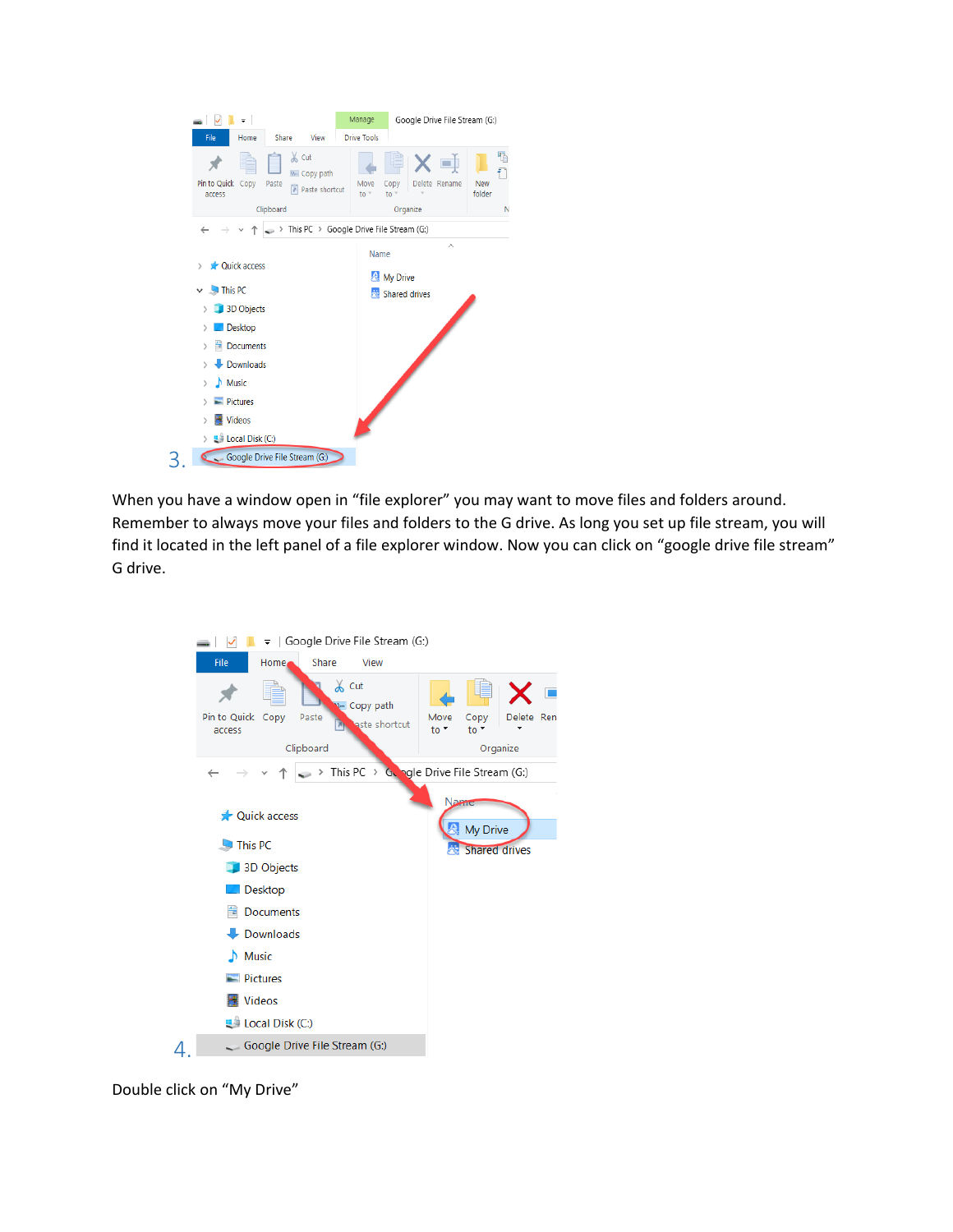| <b>File</b><br>Home            | <b>Share</b><br>View                       |                                              |                               |                                       |                   |                     |                                                         |             |
|--------------------------------|--------------------------------------------|----------------------------------------------|-------------------------------|---------------------------------------|-------------------|---------------------|---------------------------------------------------------|-------------|
| Pin to Quick<br>Copy<br>access | Φ<br>$W$<br>Paste<br>同                     | $\triangle$ Move to $\triangle$<br>Copy to - | X Delete *<br><b>二</b> Rename | $\mathbb{R}$ .<br>f١<br>New<br>folder | Properties        | n"<br>$\mathcal{C}$ | Select all<br>Select none<br><b>He Invert selection</b> |             |
| Clipboard                      |                                            | Organize                                     |                               | New                                   | Open              |                     | Select                                                  |             |
|                                | « Google Drive File Stream (G:) > My Drive |                                              |                               |                                       | Ö<br>$\checkmark$ |                     | Search My Drive                                         | مر          |
| Quick access                   |                                            |                                              | Name                          |                                       |                   |                     | Date modified                                           | <b>Type</b> |
|                                |                                            |                                              | desktop                       |                                       |                   |                     | 8/9/2020 12:12 PM                                       | Confir      |
| This PC                        |                                            |                                              | 01 New folder                 |                                       |                   |                     | 8/9/2020 4:33 PM                                        | File fo     |
| <b>3D Objects</b>              |                                            |                                              | 01 New folder - Copy (2)      |                                       |                   |                     | 8/9/2020 4:33 PM                                        | File fo     |
| Desktop                        |                                            |                                              | 01 New folder - Copy (3)      |                                       |                   |                     | 8/9/2020 4:33 PM                                        | File fo     |
| 曽<br>Documents                 |                                            |                                              | 01 New folder - Copy (4)      |                                       |                   |                     | 8/9/2020 4:33 PM                                        | File fo     |
| Downloads                      |                                            |                                              | 01 New folder - Copy (5)      |                                       |                   |                     | 8/9/2020 4:33 PM                                        | File fo     |
| Music<br>J).                   |                                            |                                              | 01 New folder - Copy (6)      |                                       |                   |                     | 8/9/2020 4:33 PM                                        | File fo     |
|                                |                                            |                                              | 01 New folder - Copy (7)      |                                       |                   |                     | 8/9/2020 4:33 PM                                        | File fo     |
| Pictures                       |                                            |                                              | New folder (5)                |                                       |                   |                     | 8/9/2020 4:33 PM                                        | File fo     |
| <b>Videos</b>                  |                                            |                                              | New folder (4)                |                                       |                   |                     | 8/9/2020 4:33 PM                                        | File fo     |
| " Local Disk (C:)              |                                            |                                              | New folder (3)                |                                       |                   |                     | 8/9/2020 4:33 PM                                        | File fo     |
| Google Drive File Stream (G:)  |                                            |                                              | New folder (2)                |                                       |                   |                     | 8/9/2020 4:32 PM                                        | File fo     |
|                                |                                            |                                              | 01 Now folder Copy            |                                       |                   |                     | 07072020 4-22 BM                                        | Eile fe     |

Notice that all the folders in File Stream are the same as Google Drive on Chrome.

| My Drive - Google Drive<br>×                 | $\ddot{}$                                                         |                                    | $\Box$<br>×        |
|----------------------------------------------|-------------------------------------------------------------------|------------------------------------|--------------------|
| CΛ<br>$\leftarrow$<br>$\rightarrow$          | ■ drive.google.com/drive/my-drive                                 | $\bullet$ $\bullet$<br>爵<br>☆<br>ଲ |                    |
| Drive                                        | Q Search in Drive                                                 |                                    | ⊚<br>$\mathbf{ii}$ |
| New                                          | My Drive $\sim$<br><b>IV UV</b><br><b>COL</b><br>You edited today | w<br>You uploaded today            |                    |
| ☑<br>Priority                                |                                                                   |                                    |                    |
| $\triangleright$ $\Delta$<br><b>My Drive</b> | Name 个                                                            | Owner                              | Last modified      |
| ≅ ⊀<br><b>Shared drives</b>                  | 01 New folder                                                     | me                                 | 4:33 PM me         |
| న్ని<br>Shared with me                       | 01 New folder - Copy                                              | me                                 | 4:32 PM me         |
| $\circledcirc$<br><b>Recent</b>              | 01 New folder - Copy (2)                                          | me                                 | 4:33 PM me         |
| ☆<br><b>Starred</b>                          | 01 New folder - Copy (3)                                          | me                                 | 4:33 PM me         |
| 面<br>Trash                                   | 01 New folder - Copy (4)                                          | me                                 | 4:33 PM me         |
| 三<br><b>Storage</b>                          | 01 New folder - Copy (5)                                          | me                                 | 4:33 PM me         |
| 121.1 GB used                                | 01 New folder - Copy (6)                                          | me                                 | 4:33 PM me         |
| <b>Admin console</b><br>th                   | 01 New folder - Copy (7)                                          | me                                 | 4:33 PM me         |
| 6                                            |                                                                   |                                    | $\cdots$           |

When creating new files and folders, think about where you will want to put them so you can find them again easily.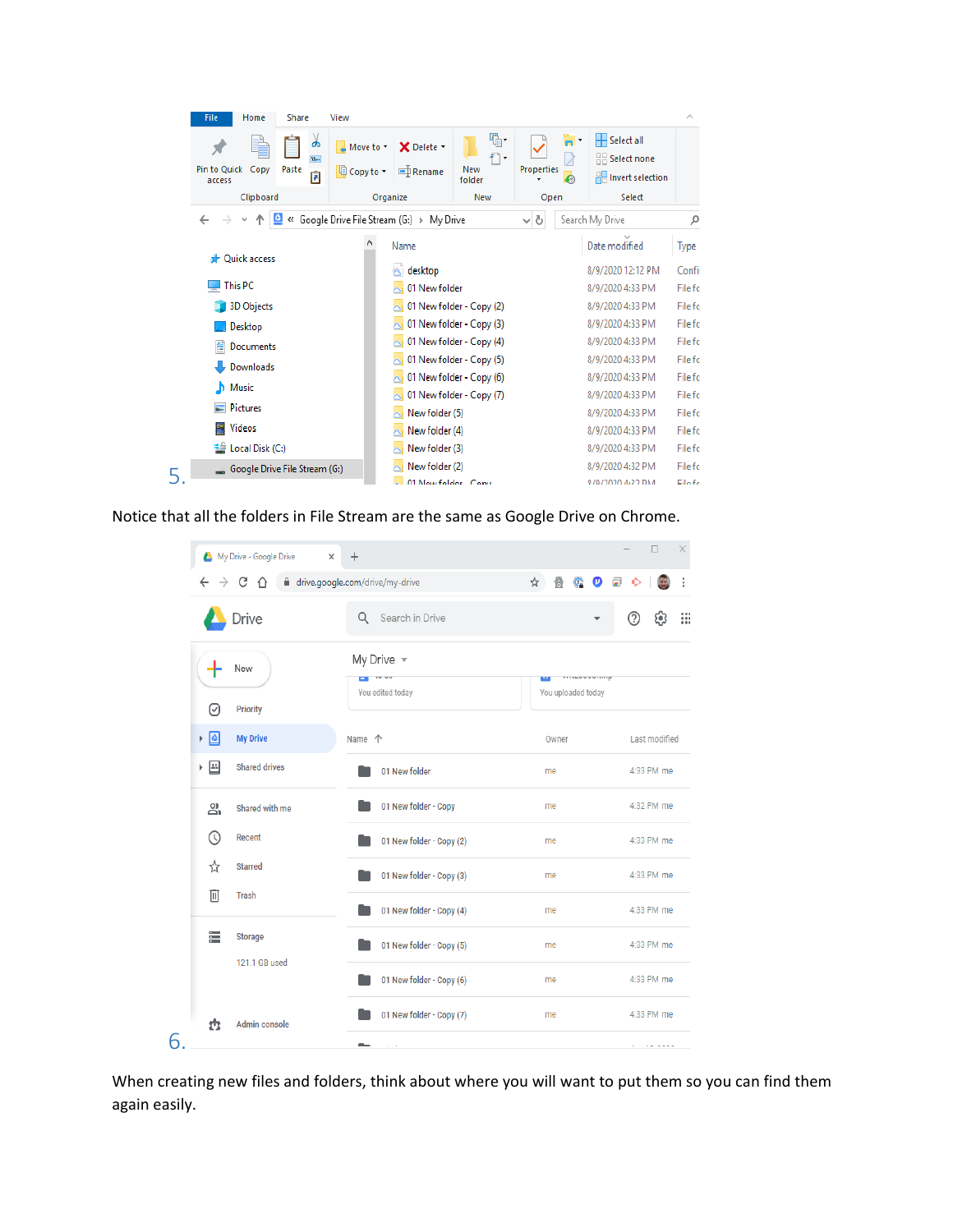| Name                     | Date modified      | ́<br>Type          |
|--------------------------|--------------------|--------------------|
| H                        | 1/30/2020 8:03 AM  | File folder        |
| <b>Stuff</b>             | 1/31/2020 10:57 AM | File folder        |
| <b>Downlo</b>            | 2/3/2020 9:05 AM   | File folder        |
| Pics                     | 2/25/2020 1:08 PM  | File folder        |
| Meet Recordings          | 4/3/2020 12:52 PM  | File folder        |
| Classroom                | 4/13/2020 2:28 PM  | File folder        |
| Poupard inventory        | 5/28/2020 11:51 AM | File folder        |
| Screencastify            | 6/1/2020 2:34 PM   | File folder        |
| Loose                    | 8/9/2020 10:59 AM  | File folder        |
| $\sim$ ipads summer 2020 | 8/9/2020 11:00 AM  | File folder        |
| 01 New folder - Copy     | 8/9/2020 4:32 PM   | File folder $\vee$ |
|                          |                    |                    |

You might want to create some shortcuts to your most important folders and make them favorites. Most people backed up their H drive documents to a folder called "H". Navigate to the backup folder for H drive.

| $\bullet$<br>My Drive<br>$\overline{\phantom{a}}$        |                                                                           |                           |                                        |                                                                      | X<br>П               |
|----------------------------------------------------------|---------------------------------------------------------------------------|---------------------------|----------------------------------------|----------------------------------------------------------------------|----------------------|
| File<br>Share<br>Home                                    | View                                                                      |                           |                                        |                                                                      | Ø<br>$\wedge$        |
| ൴<br>$W$<br>Pin to Quick<br>Copy<br>Paste<br>同<br>access | X Delete -<br>$\triangle$ Move to $\star$<br>om<br>Rename<br>Li Copy to ▼ | 喢-<br>f١<br>New<br>folder | $\blacksquare$<br>λ<br>Properties<br>ℯ | HH<br>Select all<br>$\frac{100}{100}$ Select none<br><b>Relation</b> |                      |
| Clipboard                                                | Organize                                                                  | New                       | Open                                   | Select                                                               |                      |
| $\leftarrow$                                             | « Google Drive File Stream (G:) > My Drive                                |                           | Ō<br>$\checkmark$                      | Search My Drive                                                      | مر                   |
| <b>A</b> Quick access                                    | Ndi.                                                                      |                           |                                        | Date modified                                                        | Type                 |
|                                                          |                                                                           |                           |                                        | 1/30/2020 8:03 AM                                                    | File folder          |
| <b>This PC</b>                                           | Stuff                                                                     |                           |                                        | 1/31/2020 10:57 AM                                                   | File folder          |
| 3D Objects                                               | Downloads                                                                 |                           |                                        | 2/3/2020 9:05 AM                                                     | File folder          |
| Desktop                                                  | Pics                                                                      |                           |                                        | 2/25/2020 1:08 PM                                                    | File folder          |
|                                                          | <b>Meet Recordings</b>                                                    |                           |                                        | 4/3/2020 12:52 PM                                                    | File folder          |
| 雈<br>Documents                                           | Classroom                                                                 |                           |                                        | 4/13/2020 2:28 PM                                                    | File folder          |
| Downloads                                                | Poupard inventory                                                         |                           |                                        | 5/28/2020 11:51 AM                                                   | File folder          |
| Music<br>h                                               | Screencastify                                                             |                           |                                        | 6/1/2020 2:34 PM                                                     | File folder          |
| $\blacksquare$ Pictures                                  | Loose                                                                     |                           |                                        | 8/9/2020 10:59 AM                                                    | File folder          |
| 譻<br>Videos                                              | ipads summer 2020                                                         |                           |                                        | 8/9/2020 11:00 AM                                                    | File folder          |
| <b>Example 2</b> Local Disk (C:)                         | 01 New folder - Copy                                                      |                           |                                        | 8/9/2020 4:32 PM                                                     | File folder $\vee$   |
|                                                          | $\overline{1}$                                                            |                           |                                        |                                                                      | ⋗                    |
| 1 item selected<br>33 items<br>8.                        |                                                                           |                           |                                        |                                                                      | 胂<br><b>Resident</b> |

Now Left Click and hold it down. Drag the folder to the Favorites Menu on the left. Release the left click button.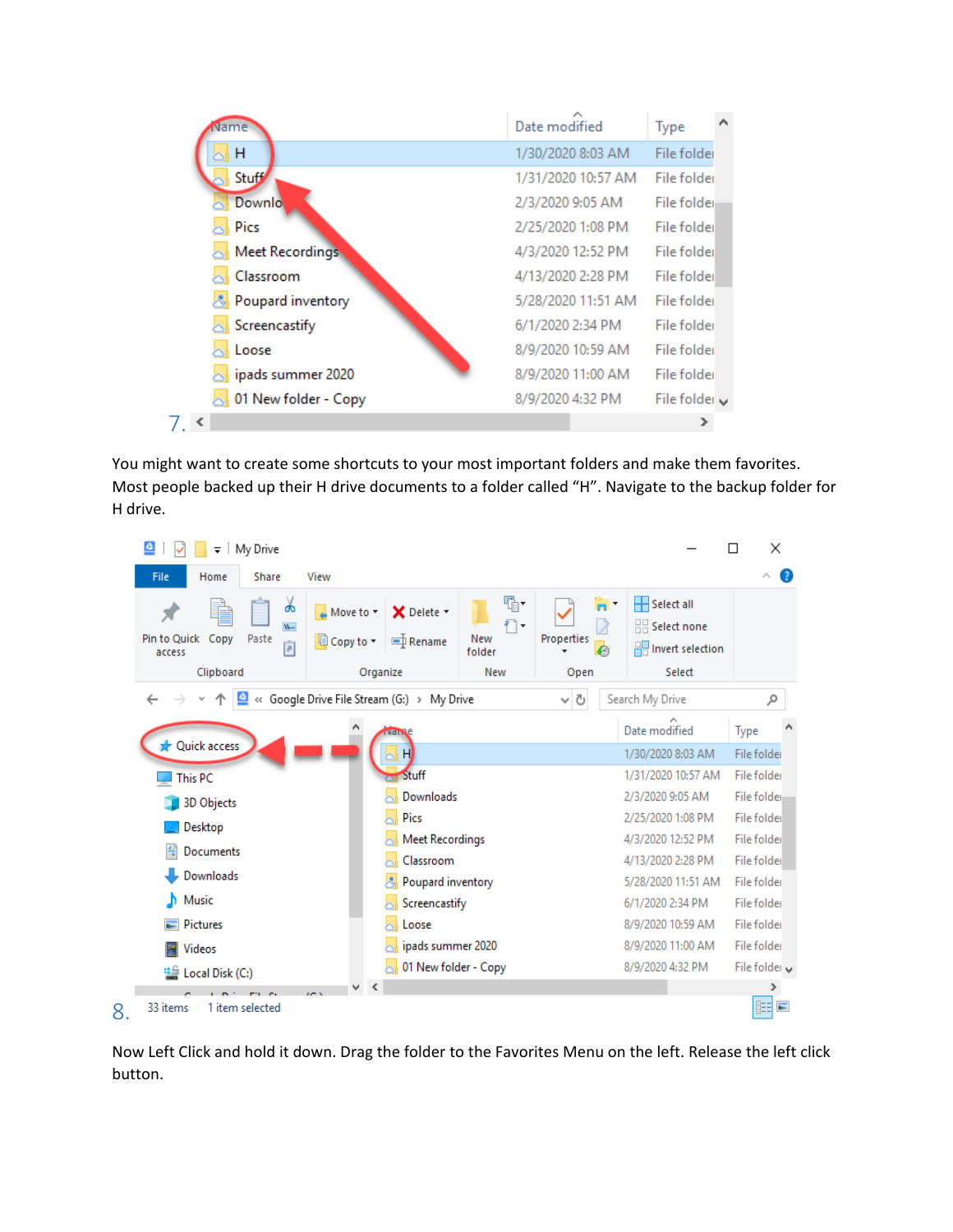

The H drive backup folder is now a shortcut under the Quick Access menu. Play around with this for a little bit until you've set it up the way you like. You can copy and paste everything normally, just remember to put everything in the G drive.

 $10.$  Saving files through an application requires paying attention to the save location. For example we will show how to save a new file in Microsoft Word.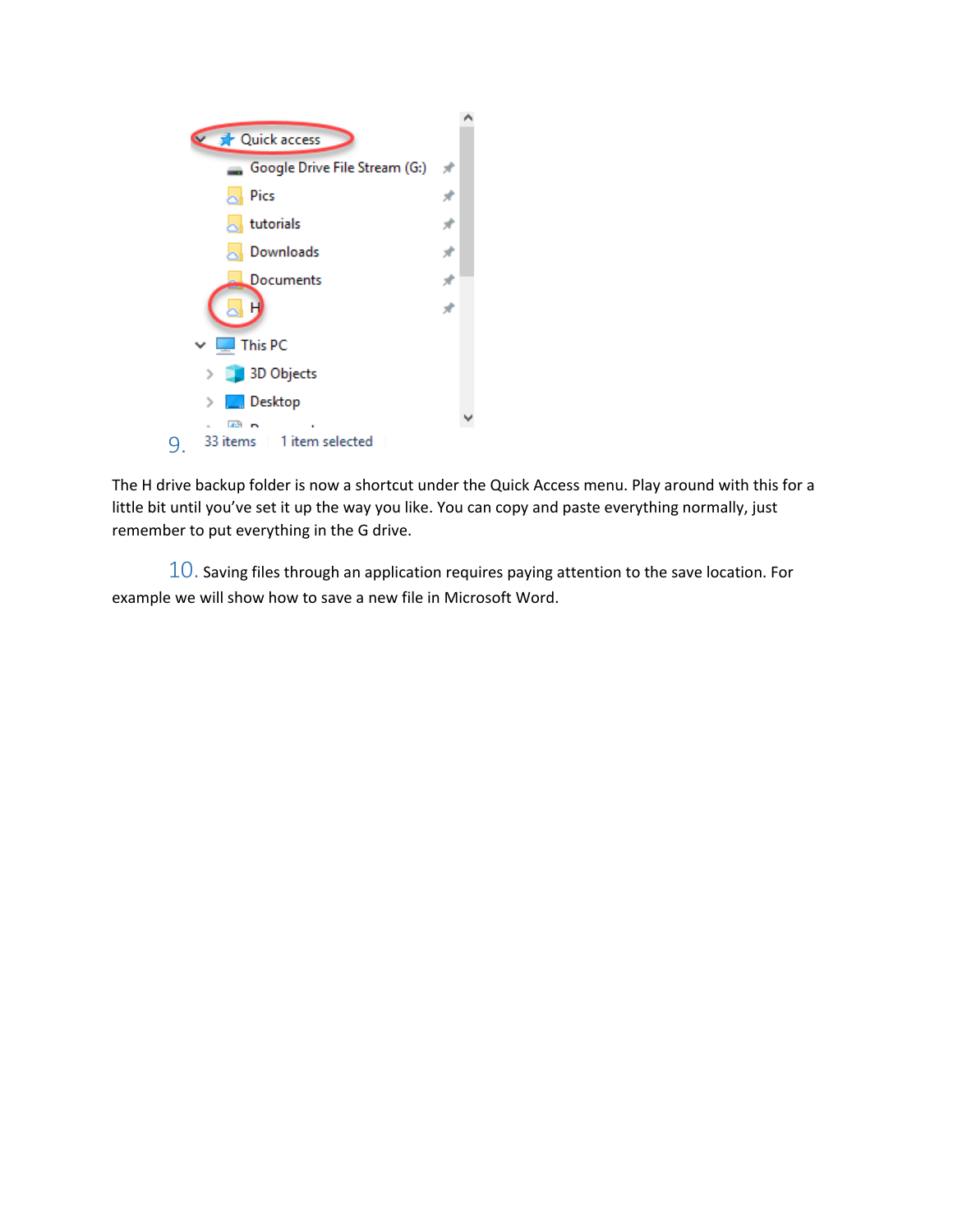

Open Microsoft Word through the taskbar. Open the "Microsoft Office" folder, then click on "Word 2016".

| Search for online templates<br>α       |                           | Sign in to get the most out o |
|----------------------------------------|---------------------------|-------------------------------|
| Suggested searches: Business<br>Cards  | Letters<br>Flyers         |                               |
| Education<br>Resumes and Cover Letters | Holiday                   |                               |
|                                        |                           | Aa                            |
|                                        | Take a tour               |                               |
|                                        |                           |                               |
| <b>Blank document</b>                  | Welcome to Word           | Single spaced (blank)         |
| <b>AMOO</b><br>YOUR NAME               | <b>4</b> MOO<br>YOUR NAME | <b>January</b>                |
| <b>RECEIVED</b>                        |                           |                               |
|                                        | ۹<br>٠                    |                               |
|                                        |                           |                               |
| 12                                     |                           |                               |

Click on "Blank document".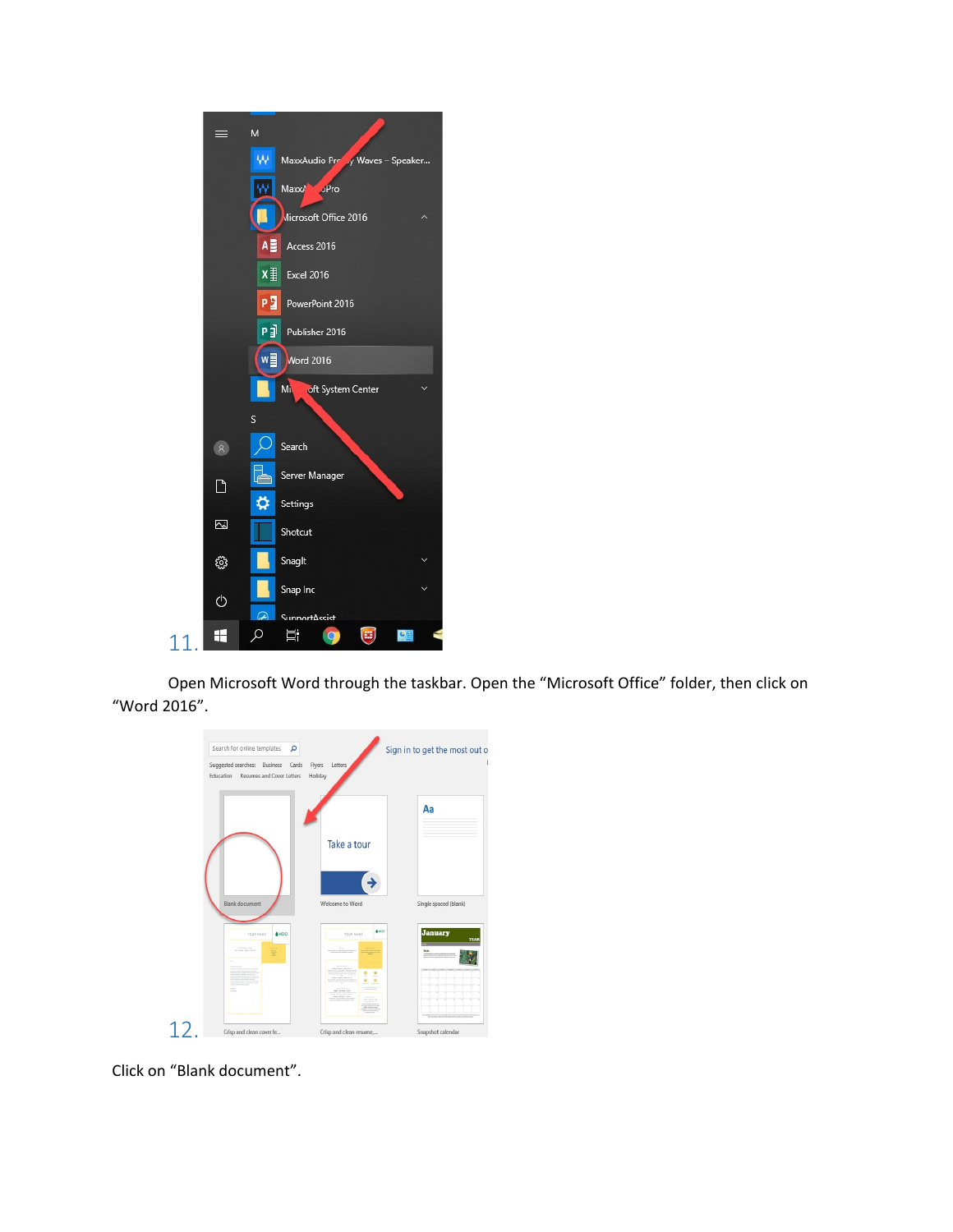

Type "test" in the body of the document.

|     | $\Box$ 5 - 0 $\Omega$ - = |   |      |                                                                                                                                                                               |   |            |      |
|-----|---------------------------|---|------|-------------------------------------------------------------------------------------------------------------------------------------------------------------------------------|---|------------|------|
|     | <b>File</b>               |   |      | Home Insert Design Layout                                                                                                                                                     |   | References | Mai  |
|     | Ee                        |   |      | C. "ari (Body) $\sqrt{11}$ $\sqrt{A^4}$ $\sqrt{A^4}$ Aa $\sqrt{24}$ $\sqrt{24}$ $\sqrt{24}$ $\sqrt{24}$ $\sqrt{24}$ $\sqrt{24}$                                               |   |            |      |
|     | Paste                     | B |      | <b>N</b> $\star$ abe $\mathbf{x}_2$ $\mathbf{x}^2$ $\left[\n\mathbf{A} \cdot \frac{\partial \mathbf{V}}{\partial x} \cdot \mathbf{A} \cdot \mathbf{B}\n\right] \equiv \equiv$ |   |            |      |
| 14. | Clipboard <sub>Is</sub>   |   | Font |                                                                                                                                                                               | 园 |            | Par. |

Click the "save" button on the upper left hand side of the screen.



A window will pop up with options on where to save. Click on "Browse".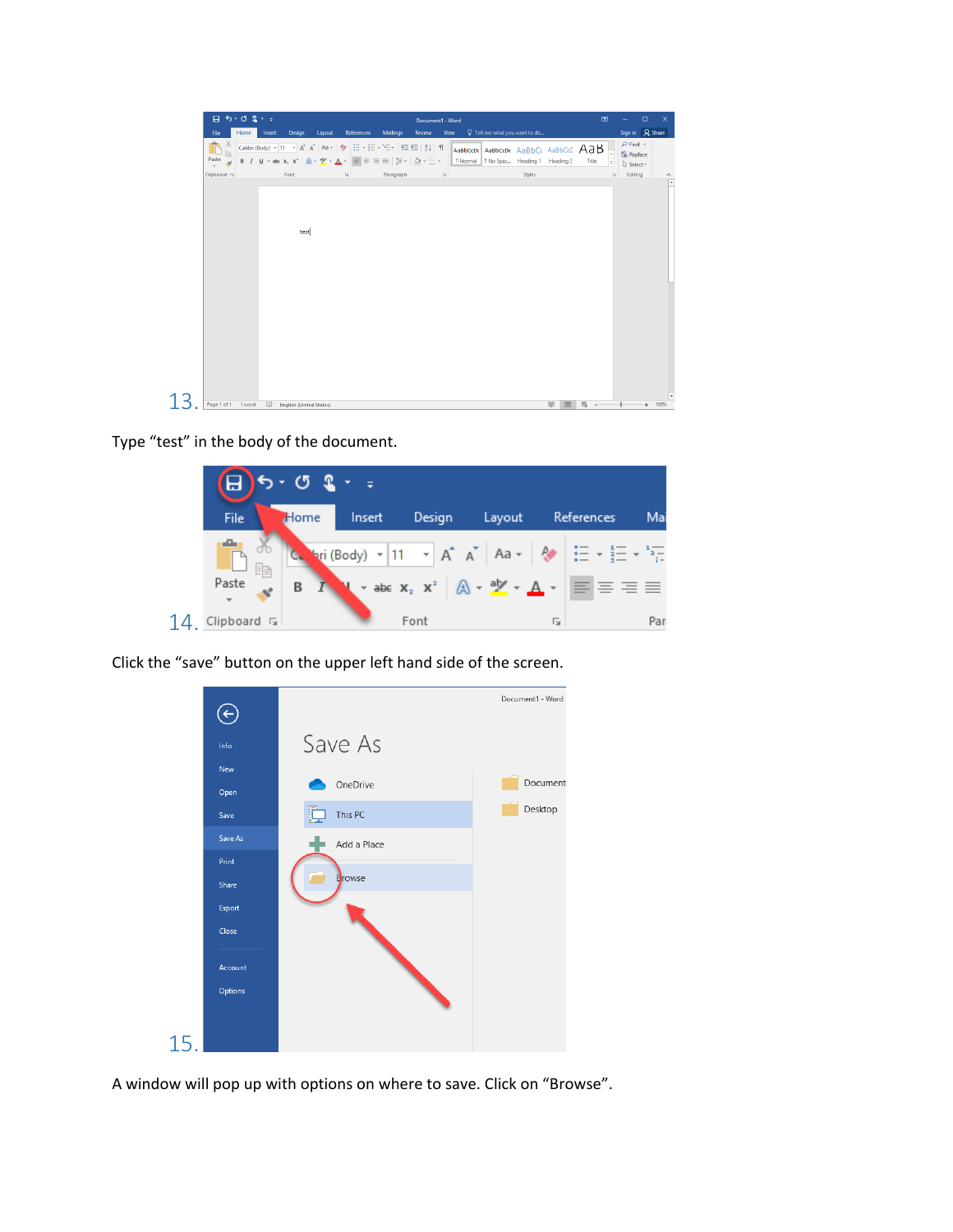| <b>NE</b> Save As                                                                                              |                   |                                  |
|----------------------------------------------------------------------------------------------------------------|-------------------|----------------------------------|
| > This PC > Google Drive File Stream (G:)<br>$\leftarrow$                                                      | $\circ$           | Search Google Drive File Strea P |
| Organize v<br>New folder                                                                                       |                   | <b>BEE</b><br>$\bullet$          |
| $\wedge$<br>3D Objects<br>Name                                                                                 | Date modified     | Type                             |
| Desktop<br>My Drive                                                                                            | 8/9/2020 12:12 PM | File folder                      |
| 曽<br>Documents<br><b>Shared drives</b><br>Downloads<br>Music<br>Pictures<br><b>图 Videos</b><br>Local Disk (C:) | 8/9/2020 12:12 PM | File folder                      |
|                                                                                                                |                   |                                  |
| Coogle Drive File Stream (G:)<br>$\times$<br>test<br>de name:<br>Save a type: Word Document                    |                   |                                  |

- 1. Click "google drive file stream"
- 2. then click "my drive"
- 3. Finally, click the button on the bottom right named "open"

|                                              | This PC > Google Drive File Stream (G:) > My Drive | Search My Drive<br>$\sim$ 0 |             | ۹             |
|----------------------------------------------|----------------------------------------------------|-----------------------------|-------------|---------------|
| New folder<br>Organize $\blacktriangleright$ |                                                    |                             | <b>BEF</b>  | Ø             |
| 醋<br><b>Documents</b><br>۸                   | Name                                               | Date modified               | Type        |               |
| Downloads                                    | 01 New folder                                      | 8/9/2020 4:33 PM            | File folder |               |
| Music                                        | 01 New folder - Copy                               | 8/9/2020 4:32 PM            | File folder |               |
| Pictures                                     | 01 New folder - Copy (2)                           | 8/9/2020 4:33 PM            | File folder |               |
| Videos                                       | 01 New folder - Copy (3)                           | 8/9/2020 4:33 PM            | File folder |               |
| Local Disk (C:)                              | 01 New folder - Copy (4)                           | 8/9/2020 4:33 PM            | File folder |               |
| Google Drive File Stream (G:)                | 01 New folder - Copy (5)                           | 8/9/2020 4:33 PM            | File folder |               |
| $\rightarrow$ Staff (T:)                     | 01 New folder - Copy (6)                           | 8/9/2020 4:33 PM            | File folder |               |
| Apps (W:)                                    | 01 New folder - Copy (7)                           | 8/9/2020 4:33 PM            | File folder |               |
|                                              |                                                    |                             |             | $\rightarrow$ |
| test<br>File name:                           |                                                    |                             |             | $\vee$        |
| Save as type: Word Document                  |                                                    |                             |             | $\checkmark$  |
| Authors: John Class                          | Tags: Add a tag                                    |                             |             |               |
|                                              |                                                    |                             |             |               |
| Save Thumbnail                               |                                                    |                             |             |               |
|                                              |                                                    |                             |             |               |

Another window will open showing the contents of your G drive. Now you can name the file and save it in your G drive. If you double click on another folder before you save it the file will be saved in that location instead. Ex. this could be saved directly into "01 New Folder" if I wanted to.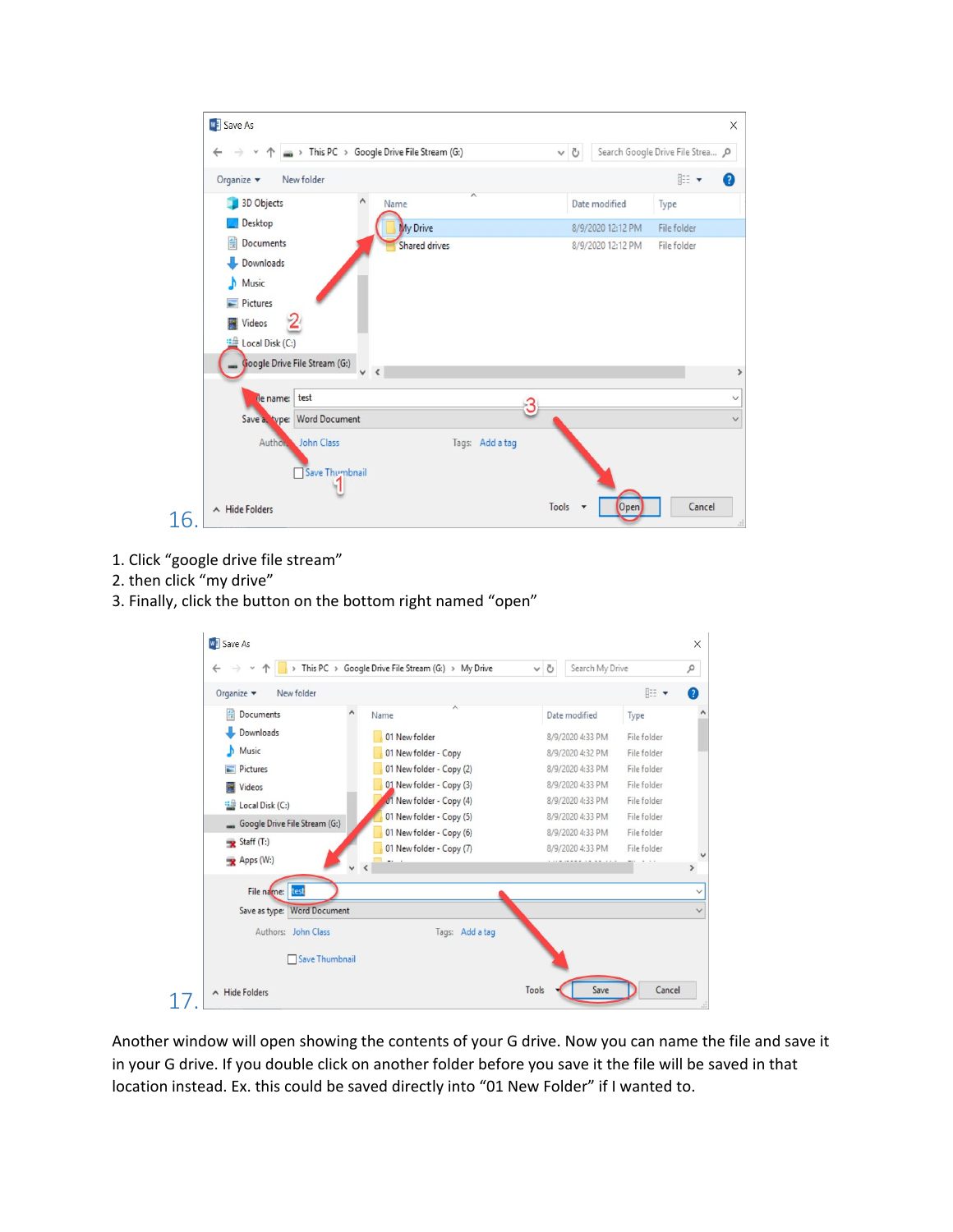| My Drive<br>$\overline{\phantom{a}}$                   |                                    |                                            |                               |            |                                     |                                                                | п             | ×                        |
|--------------------------------------------------------|------------------------------------|--------------------------------------------|-------------------------------|------------|-------------------------------------|----------------------------------------------------------------|---------------|--------------------------|
| File<br>Share<br>Home                                  | View                               |                                            |                               |            |                                     |                                                                |               | Œ<br>$\wedge$            |
| ക<br>W<br>Pin to Quick<br>Copy<br>Paste<br>同<br>access | Move to -<br>$\Box$ Copy to $\sim$ | X Delete -<br>三 Rename                     | 喢-<br>١÷<br>New<br>folder     | Properties | E.<br>$\overline{\gamma}$<br>2<br>ℯ | Select all<br>$\frac{1}{2}$ Select none<br>He Invert selection |               |                          |
| Clipboard                                              |                                    | Organize                                   | New                           | Open       |                                     | Select                                                         |               |                          |
| $\triangle$                                            |                                    | « Google Drive File Stream (G:) > My Drive |                               | ㆍ ひ        |                                     | Search My Drive                                                |               | مر                       |
| <b>3D Objects</b>                                      |                                    | Name                                       |                               |            |                                     | Date modified                                                  | Type          |                          |
| Desktop                                                |                                    | $~\sim$ Stest                              |                               |            |                                     | 8/9/2020 5:25 PM                                               | Microsoft     |                          |
| Documents                                              |                                    | test                                       |                               |            |                                     | 8/9/2020 5:25 PM                                               | Microsoft     |                          |
| Downloads                                              |                                    | de <sub>skto</sub>                         |                               |            |                                     | 8/9/2020 12:12 PM                                              | Configura     |                          |
| <b>N</b> Music                                         |                                    | tutorial.                                  |                               |            |                                     | 8/9/2020 5:03 PM                                               | File folder   |                          |
| Pictures                                               |                                    | 01 New folder                              |                               |            |                                     | 8/9/2020 4:33 PM                                               | File folder   |                          |
| <b>Videos</b>                                          |                                    |                                            | 01 New folder - $C_{v}$ v (2) |            |                                     | 8/9/2020 4:33 PM                                               | File folder   |                          |
| <b>Example 2</b> Local Disk (C:)                       |                                    | 01 New folder - Copy                       |                               |            |                                     | 8/9/2020 4:33 PM                                               | File folder   |                          |
|                                                        |                                    |                                            | 01 New folder - Copy (4)      |            |                                     | 8/9/2020 4:33 PM                                               | File folder   |                          |
| Google Drive File Stream (G:)                          |                                    |                                            | 01 New folder - Copy (5)      |            |                                     | 8/9/2020 4:33 PM                                               | File folder   |                          |
| $\Rightarrow$ Staff (T:)                               |                                    |                                            | 01 New folder - Copy (6)      |            |                                     | 8/9/2020 4:33 PM                                               | File folder   |                          |
| $\rightarrow$ Apps (W:)                                |                                    | 101 New folder - Copy (7)                  |                               |            |                                     | 8/9/2020 4:33 PM                                               | File folder V |                          |
| a marine and n<br>35 items<br>18.                      |                                    |                                            |                               |            |                                     |                                                                | 眒             | $\overline{\phantom{a}}$ |

Check that the file is saved where you want it. We just saved this file to the main folder. You can copy or cut and paste to another folder if you want to.

## 19.

Once you've set this up you can find it as a shortcut next time. Create a new Microsoft Word document and save (repeat steps 12-14).



Click on "This PC" Notice that you will be saving everything to your G drive by default.